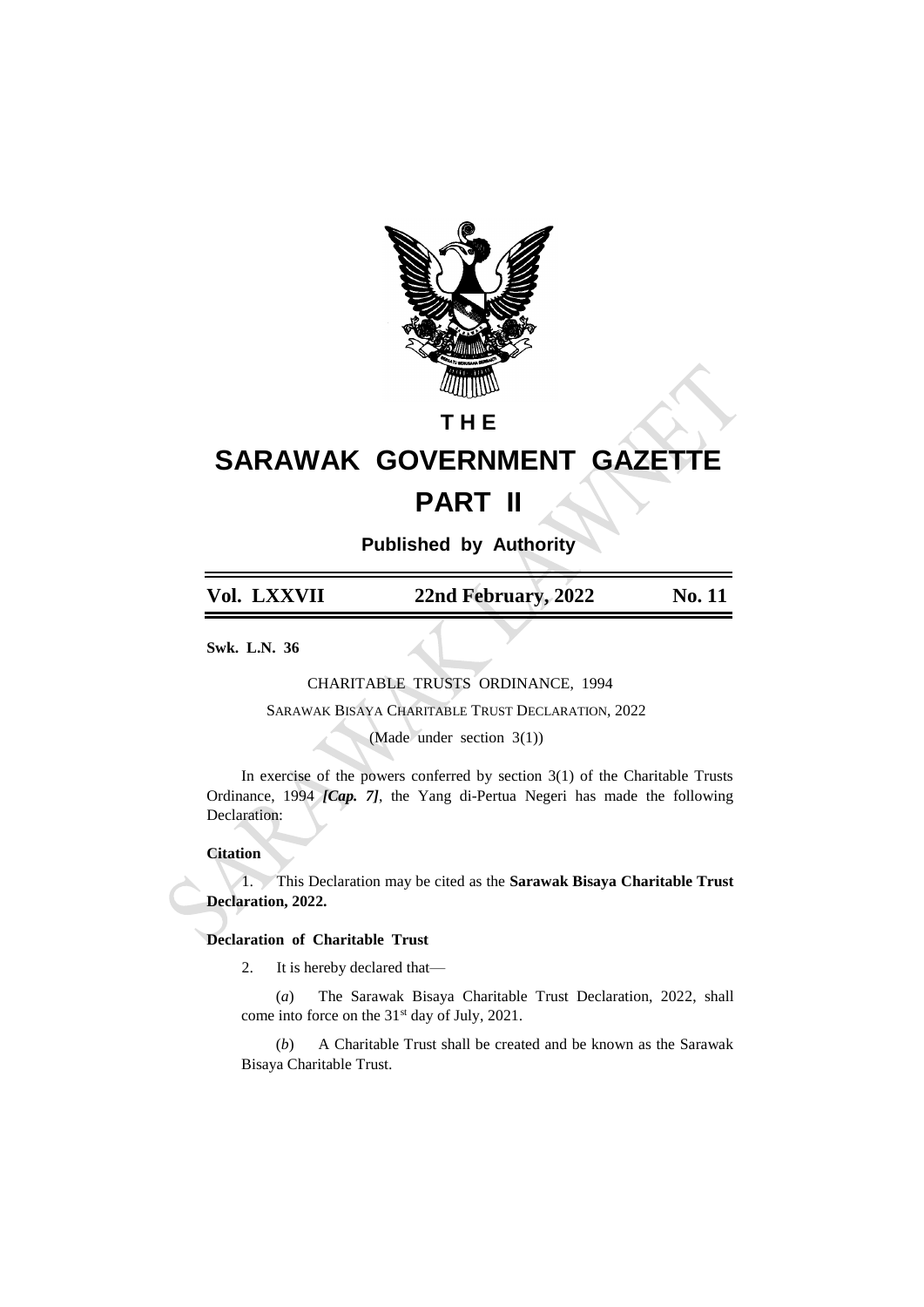(*c*) The trust properties are as described in the First Schedule and shall be administered by a Board of Trustees appointed under section 4 of the Charitable Trust Ordinance, 1994 *[Cap. 7]*, for the benefits of beneficiaries specified in clause 2(d).

(*d*) The beneficiaries or intended beneficiaries of the said Charitable Trust shall be the Bisaya Community of Sarawak.

(*e*) The purposes of the Charitable Trust are as set out in the Second Schedule.

#### *FIRST SCHEDULE*

(Clause 2(*c*))

#### TRUST PROPERTIES

- (1) All money or any such grant, gift, donation, contribution or any other movable assets as may be received from any source.
- (2) All property and assets, investments, mortgages, charges or debentures acquired by or vested in the Sarawak Bisaya Charitable Trust.
- (3) All moneys earned or arising from any property, investments, charges or debentures acquired by or vested in the Sarawak Bisaya Charitable Trust.
- (4) All moneys earned by the operation of any project, scheme or enterprise financed from the Sarawak Bisaya Charitable Trust.
- (5) Donations, grants, contributions and gifts of whatever nature received in support of and for the furtherance of the purposes specified in the Second Schedule.
- (6) Any other immovable properties which may be acquired for the purposes specified in the Second Schedule.

### *SECOND SCHEDULE*

#### (Clause 2(*e*))

#### TRUST PURPOSES

- (1) To promote and maintain educational, recreational and religious (activities and facilities) for the Bisaya community of Sarawak.
- (2) To provide and maintain buildings or other assets, land and burial grounds for the Bisaya community of Sarawak.

(3) To receive, administer and distribute such funds and goods as may be entrusted to it or raised by its efforts for the relief and other charitable purposes.

- (4) To encourage and promote voluntary efforts among the Bisaya community, in respect of social welfare and charitable purpose by initiating relevant needed projects or by coordinating, as far as local conditions permit, existing welfare activities and maintain reasonable high welfare standards.
- (5) Participation in businesses for the good of the beneficiaries in the following manner:-

(*a*) To acquire or accept leases for or purchase, take hold of and enjoy lands, buildings, messuages or tenements or whatever or kind and where so ever situated in Sarawak or elsewhere;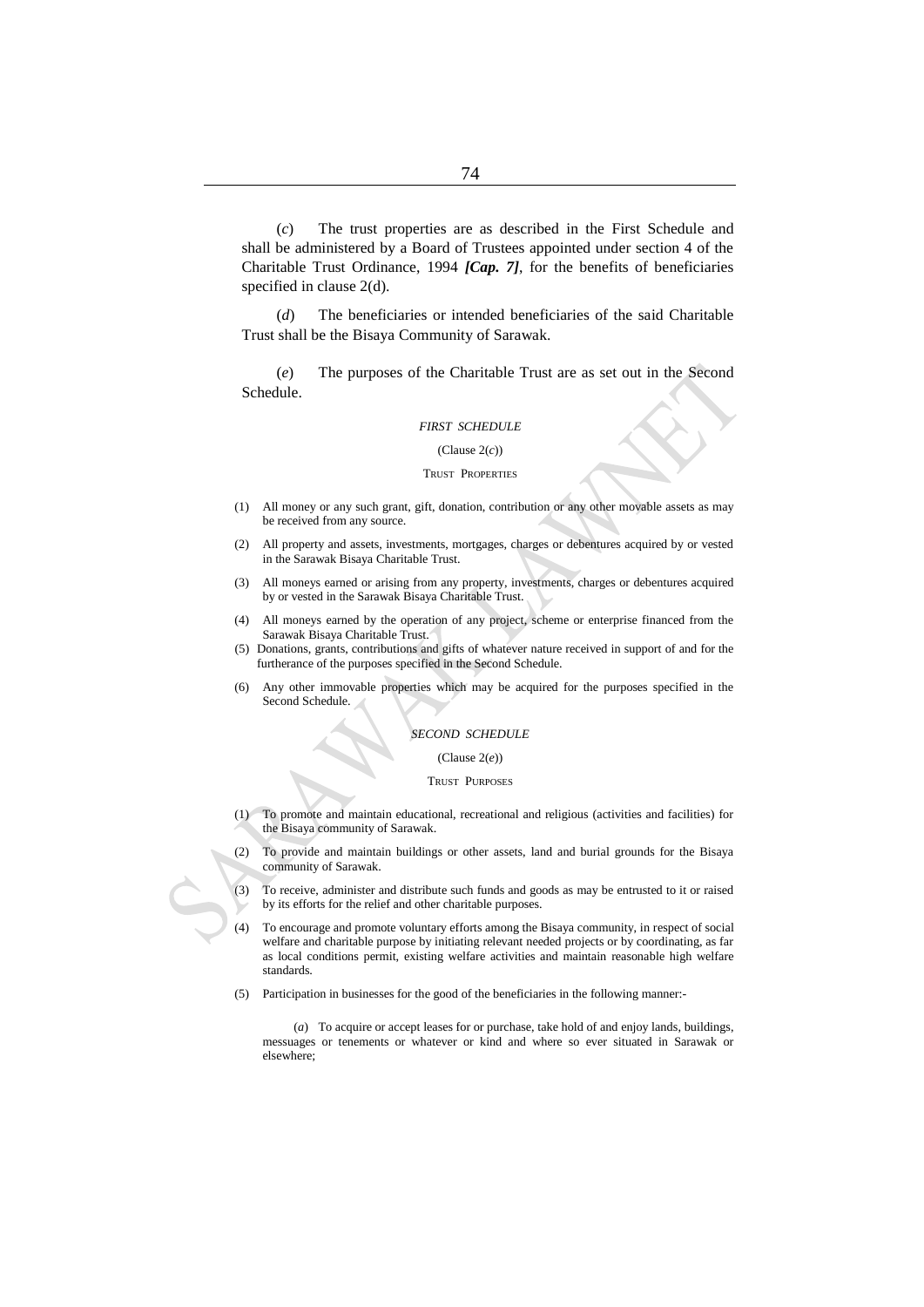(*b*) To engage in the change of any lands, buildings, messuages or tenements in Sarawak or elsewhere;

(*c*) To receive cash on deposits and to invest money on deposit in any banks, shares or unit trust in Malaysia;

(*d*) To grant, sell, convey, assign, change, surrender or yield up, demise, reassign, transfer or otherwise dispose of any lands, buildings, messuages and tenements, mortgages, debentures, funds and securities, goods and chattles; and

(*e*) To purchase and acquire all manners of goods and chattles whatsoever.

Dated this 31st day of July, 2021.

## By Command,

DATO SRI HAJAH FATIMAH ABDULLAH, *Minister for Women, Early Childhood and Community Wellbeing, Sarawak.*

KWKPK/900-9/6(12)